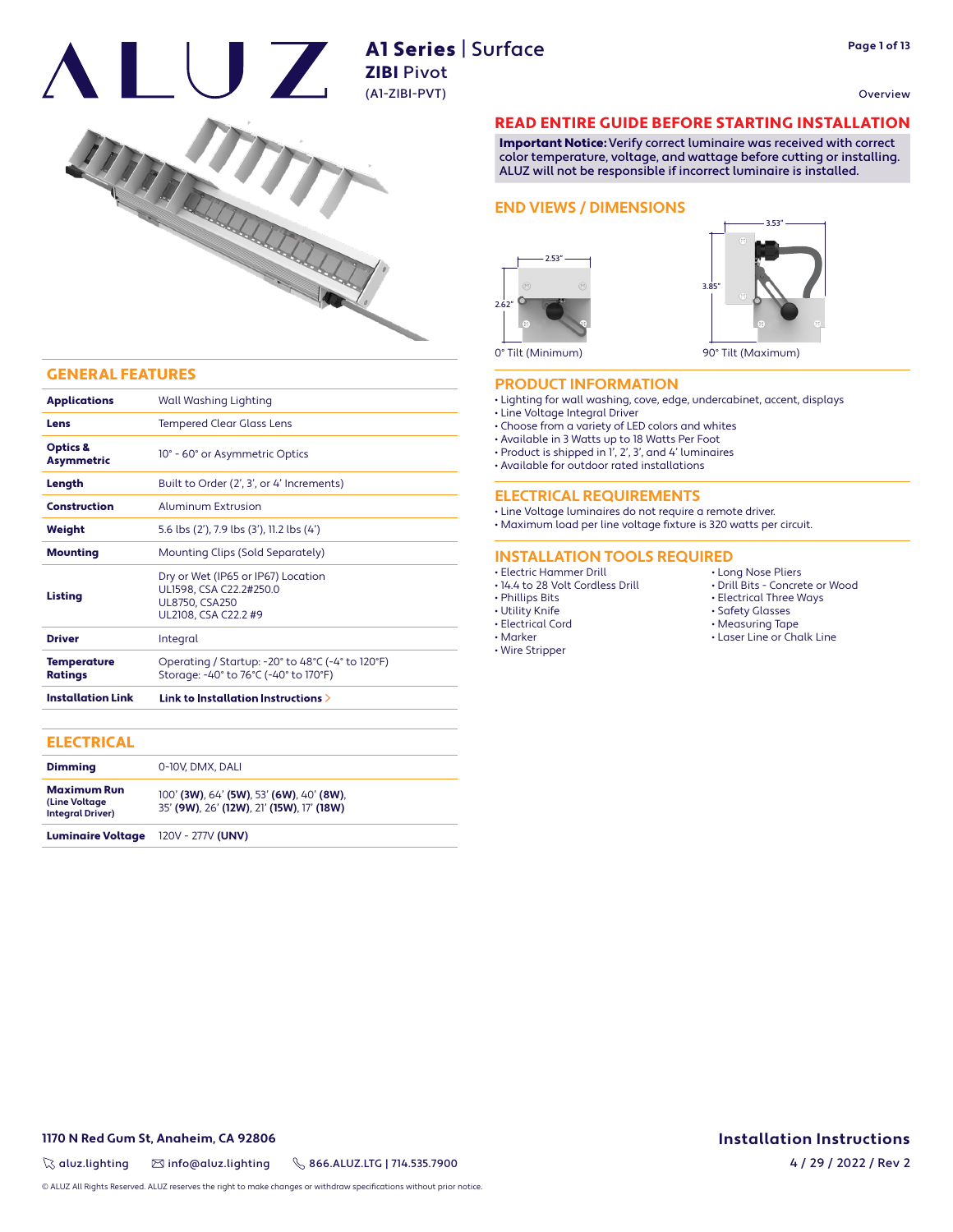#### **WARNING FIGURES**

**When using luminaires for any application, basic safety precautions**  should always be followed to reduce the risk of fire, electric shock, and **personal injury. Luminaires must be installed in accordance with the NEC or CEC as applicable. ALUZ will not be responsible for damage or malfunction caused by the following:**

- Ensure power is off before installation begins, during replacements, additions, or repairs.
- Do not use luminaires if damaged, such as broken boards, loose connections, or frayed wire insulation. Inspect before installing.
- Do not install luminaires in hazardous locations.
- Do not cover luminaires with any material. Covering may cause LEDs to overheat, melt, or ignite.
- Do not paint on or over fixture lens or LEDs.
- Paint or any other substance on lens or LEDs will cause a shift in color temperature. • Soffit must be evenly painted with a neutral white to avoid color shift.
- Do not modify luminaires in the field.
- Do not overlap luminaires in any way. **(Fig. 1)**
- Luminaires have line voltage risk of shock. Consult factory for any malfunctions. Do not attempt to repair.
- Only use luminaire with specified rated voltages. Do not exceed the specified voltage for any luminaire.
- Do not use extrusion as a raceway for additional wire. Non-factory feed through wires inside luminaire will void warranty.
- Ground Fault Circuit Interrupter (GFCI) protections should be provided on circuits or outlets when luminaire is used for outdoor applications.
- Surge protector must be set up for electrical power system to avoid damaging lighting system.
- Do not make wiring connections without referring to wiring diagrams. • Do not cut wire while energized. **(Fig. 2)**
- Do not exceed maximum run lengths.
- 
- Always follow sequence labeling for continuous runs. Continuous run segments are labeled in alphabetical order.
- Polarity of continuous run segments must be aligned.
- Do not assemble continuous runs prior to installing into mounting clips. Each segment must be installed one by one into mounting clips. The weight of the assembled segments will put strain on junctions, causing the board, pin, or terminals to break.
- Do not install continuous runs without a mounting clip at each junction between two segments.
- Do not secure luminaire with nails or like means that might damage the wiring inside. Only secure by using mounting clips.
- Do not mount luminaire inside tanks or enclosures of any kind.
- Do not install downward facing luminaires without set screws.
- Do not use improper screw head type on mounting clips. It will cause the mounting clip to open up and become dysfunctional.
- Do not modify mounting clips.
- Do not weld mounting clips to surface. Mounting clips must be mechanically attached with screws appropriate for mounting surface and weight of luminaire.
- Do not mount fixture with less than the minimum number of mounting clips required. See mounting clips section for details.
- Do not install mounting clips on uneven surfaces. Use shims to level out height of mounting clips if necessary.
- Do not install mounting clips after luminaires have been assembled.
- Install mounting clips first, then install luminaire into mounting clips. • Do not force luminaire into a space that is too small.
- Do not force luminaire with cord grip into soffit. (Fig. 3)
- Do not install luminaire at an angle within a cove. Only install fixtures straight within a cove. **(Fig. 4)**
- Do not bend extrusion around radius.
- Do not submerge dry or wet location luminaire in any liquid.
- Do not install wet location in outdoor coves without proper drainage. **(Fig. 5)**
- Do not install luminaire in any area that is continuously exposed to flowing or pooling water, such as underneath drain pipes, sprinklers, fountains, misters, etc.
- Do not cut, puncture, or penetrate aluminum housing, end caps, or lens covers. • Do not drop, bang, or rest weight upon luminaire.
- Do not apply excessive pressure to any part of luminaire.
- Do not remove end caps from luminaire.
- Do not bend power cord or continuous connector past permitted bend radius. Bending past permitted bend radius will break the seal of the cordgrip or damage the insulation. **(Fig. 6)** Wet Location: 3.5" minimum bend radius
- 
- Dry Location: 1.5" minimum bend radius
- Do not install in places where the power cord is subject to continuous flexing.
- Do not twist continuous connector or power cord.
- Do not hold, carry, or suspend luminaire by the power cord. • Do not install on ceilings without mounting clips and set screws. **(Fig. 7)**

### **1170 N Red Gum St, Anaheim, CA 92806 Installation Instructions**

 $\%$  aluz.lighting  $\%$  info@aluz.lighting  $\%$  866.ALUZ.LTG | 714.535.7900

© ALUZ All Rights Reserved. ALUZ reserves the right to make changes or withdraw specifications without prior notice.











#### **CLEANING MATERIALS**

The use of solvents and/or cleaners which are not compatible with polycarbonate will result in the softening, crazing, and/or cracking of the plastic part. This is especially true of polycarbonate lamps and mounting bases which may be under stress in their normal applications.

#### **COMPATIBLE WITH POLYCARBONATE**

- Mild soap and water
- Mineral Spirits
- Isobutyl Alcohol
- VM and P Naphtha
- Varsol No.2
- Mexane
- Freone TF and TE-35
- Ethanol
- Dirtex

• Isopropyl Alcohol • Lacryl PCL-2035

• 2% Sol. Reg. Joy • 10% Sol Bon Ami • White Kerosene • Methyl Alcohol • Heptane

Polycarbonate Cleaner

• Petroleum Ether / 65°C

## **NOT COMPATIBLE WITH POLYCARBONATE**

- Trichlor
- Gasoline
- Liquid Detergents
- Acetone
- Carbon Tetrachloride
- Pink Lux (Phosphate free)
- Triclene
- Chlorinated Hydrocarbons
- #1 & #3 Denatured Alcohol
- Methyl Ethyl Keytone (MEK)
- Texize-8006, 8129, 8758
- MIBK
- Lemon Joy (phosphate free) • Diversol
- Lestoil

**Page 2 of 13**

Product Care & Maintenance

**Figure 2**

**Figure 4**

- Liquid Cleaner 8211
	- Toluol
	- Agitene
	- Benzol
	- Ajax
	- Kleenol Plastics
	- Lysol
	- Stanisol Naphtha
	- Oils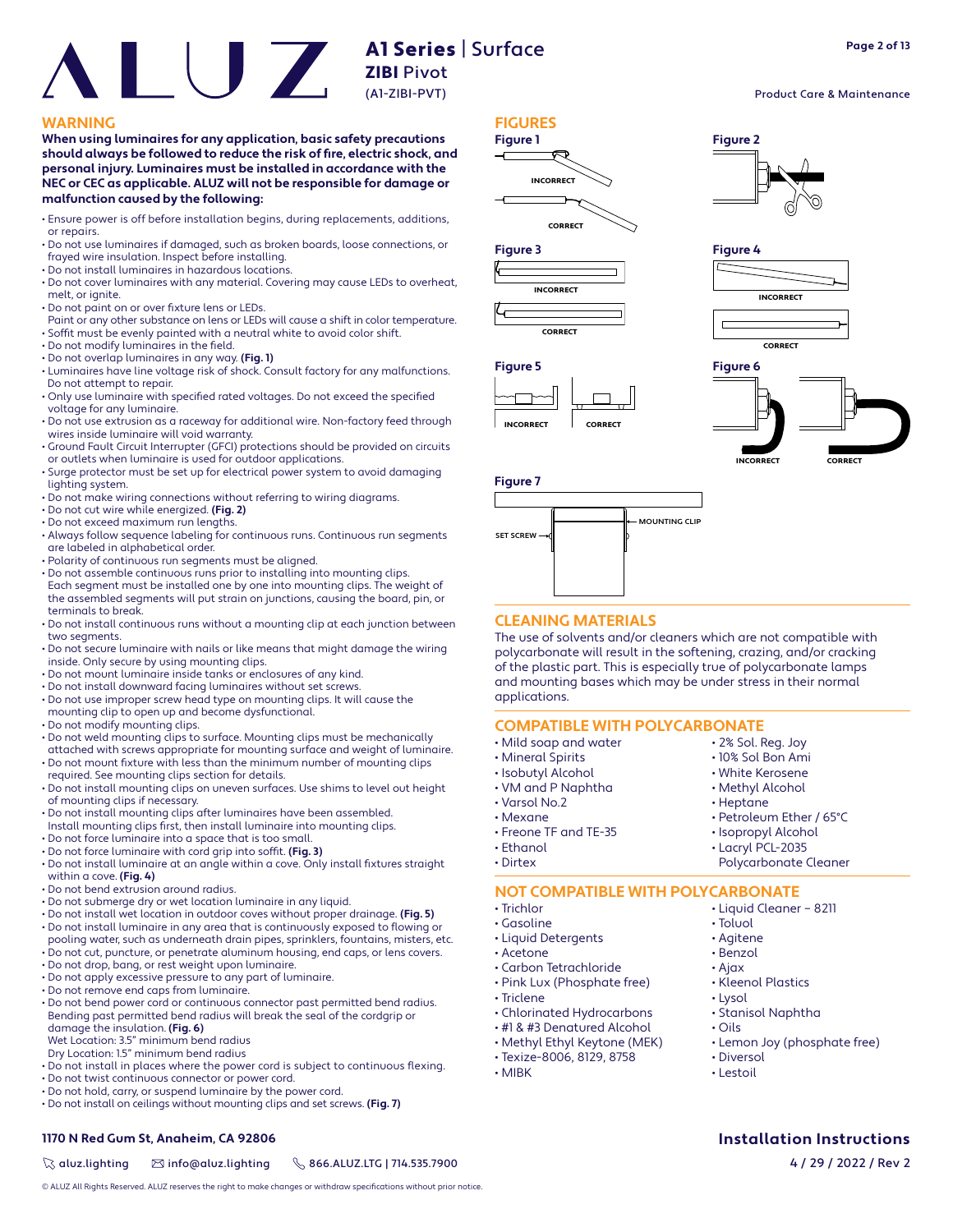A1 Series | Surface (A1-ZIBI-PVT)

# **ZIBI** Pivot

## **0-10V DIMMING (10V)**

#### **Technical Requirements For Control Equipment**

- The light output of the LEDs operated by the controllable LED driver is controlled by DC voltage applied to the control input leads (gray and violet). The actual response curve of LED driver current versus control voltage.
- The control device must be capable of accepting or sinking the DC current flow from the driver. The DC current from the driver that must be sinked by the control circuit is approximately 150uA (+/50% for isolated dim interfaces, up to 1.5mA for non isolated dim interfaces).
- If the control bus is opened, or if the control device internally opens the control bus under some conditions, the voltage on the control bus will then be a function of the drivers, which is 10-15V. Maximum light output will be delivered under this condition.
- If the control bus is shorted either by a mechanical switch in the control or by the circuitry of the control device, or inadvertently in the wiring, the current on the control bus will be less than 1.5mA.
- As can be determined from the two items, simple two-level operation of the drivers can be achieved by proper usage and application of a simple open/closed switch on the control bus with maximum light being achieved when the switch is open and minimum light with the switch is closed.
- The driver is intended to be used with control voltages between 0-10VDC volts peak maximum on the driver control leads.
- Control equipment intended to control more than one driver must be capable of sinking the current supplied tot the control bus by the maximum number of drivers specified for the control device. At any given level setting it must maintain control bus voltage constant within a range of +/-5% as the number of drivers connected to the control bus varies from a minimum of one driver up to the maximum number specified for the control device.
- Driver of various ratings may be mixed on the same control system.

#### **0-10V DIMMING (10V-.1%)**

#### **Technical Requirements For Control Equipment**

- The light output of the LEDs operated by the controllable LED driver is controlled by DC voltage applied to the control input leads (grey and violet). The actual response curve of LED driver current versus control voltage.
- The control device must be capable of accepting or sinking the DC current flow from the driver. The DC current from the driver that must be sinked by the control circuit is approximately 150uA (+/50% for isolated dim interfaces, up to 1.5mA for non isolated dim interfaces).
- If the control bus is shorted either by a mechanical switch in the control or by the circuitry of the control device, or inadvertently in the wiring, the current on the control bus will be less than 1.5mA.
- As can be determined from the two items, simple two-level operation of the drivers can be achieved by proper usage and application of a simple open/closed switch on the control bus with maximum light being achieved when the switch is open and minimum light with the switch is closed.
- The driver is intended to be used with control voltages between 0-10VDC volts peak maximum on the driver control leads.

#### **0-10V DIMMER RATINGS**

The stated VA (volt-ampere) rating is the rated capacity of the dimmer which includes the electronic driver heat losses and the lamp load. A driver dissipates less than 20% of the connected load as heat. The lamp load plus the driver loss determine the dimmer capacity required. See the example below.



#### **0-10V WIRING DIAGRAM (Dry Location Only)**



#### **0-10V WIRING DIAGRAM (Dry or Wet Location)**



Dimming Protocol & Wiring Diagrams (0-10V)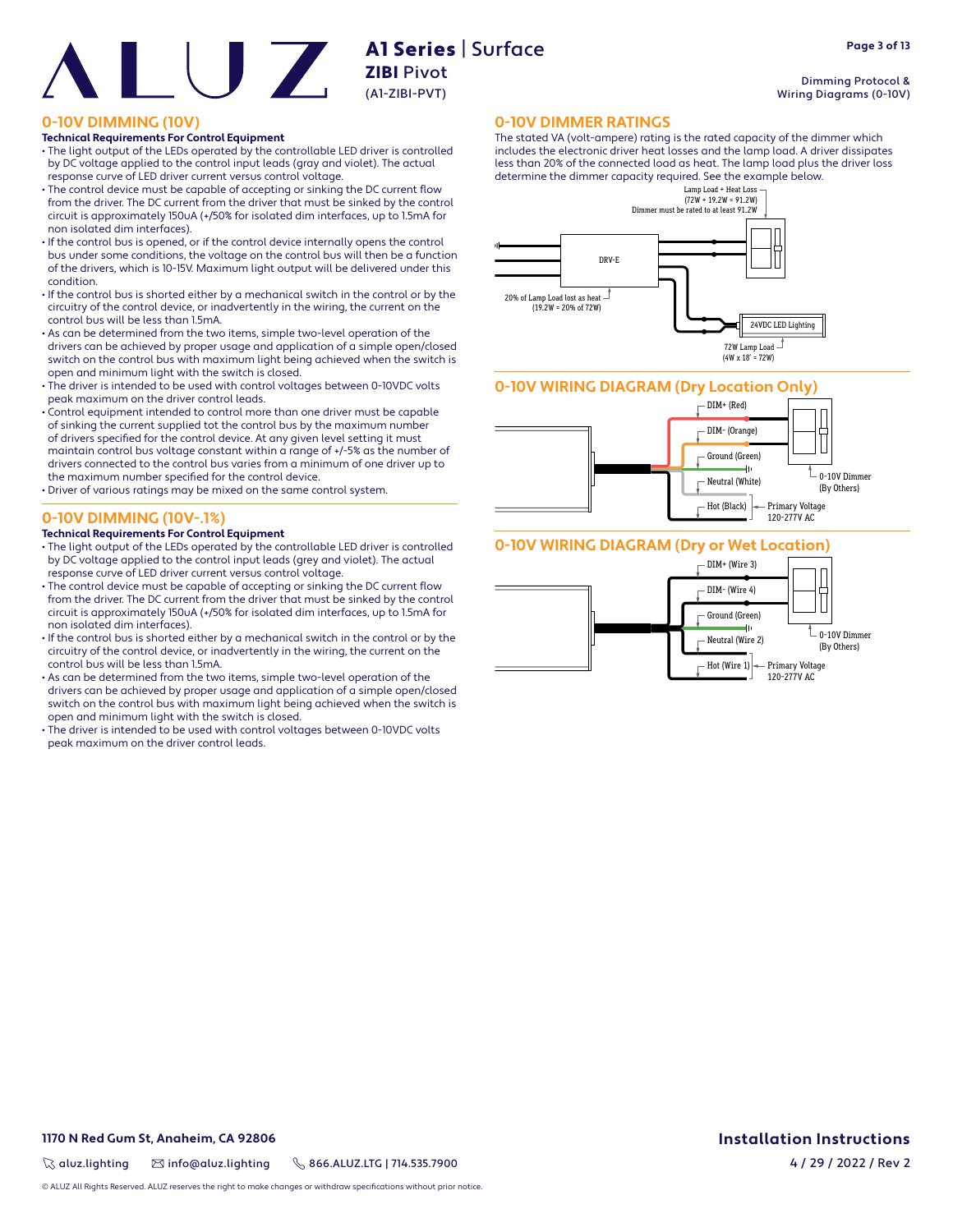

#### Wiring Diagrams (DMX & DALI)



#### **DMX NOTES**

- Default DMX address of each luminaire is 001. Consult third party DMX
- commissioner to modify at time of installation.
- Connection from DMX controller to luminaire must be made using a proper daisy chain connection per DMX-512 / RDM standards.

Hot (Brown)

Primary Voltage 120-277V AC

• Do not make DMX wiring connections in parallel.

## **DALI WIRING DIAGRAM (Dry or Wet location)**



#### **DALI NOTES**

• DALI commissioning to be performed by a third party at time of installation. • ALUZ does not provide DALI commissioning.

When connecting DMX Shield to a DMX controller terminal, ensure that it is not connected to or touching earth ground, chassis ground, and / or DC power (-) return.

**1170 N Red Gum St, Anaheim, CA 92806 Installation Instructions**

 $\%$  aluz.lighting  $\%$  info@aluz.lighting  $\%$  866.ALUZ.LTG | 714.535.7900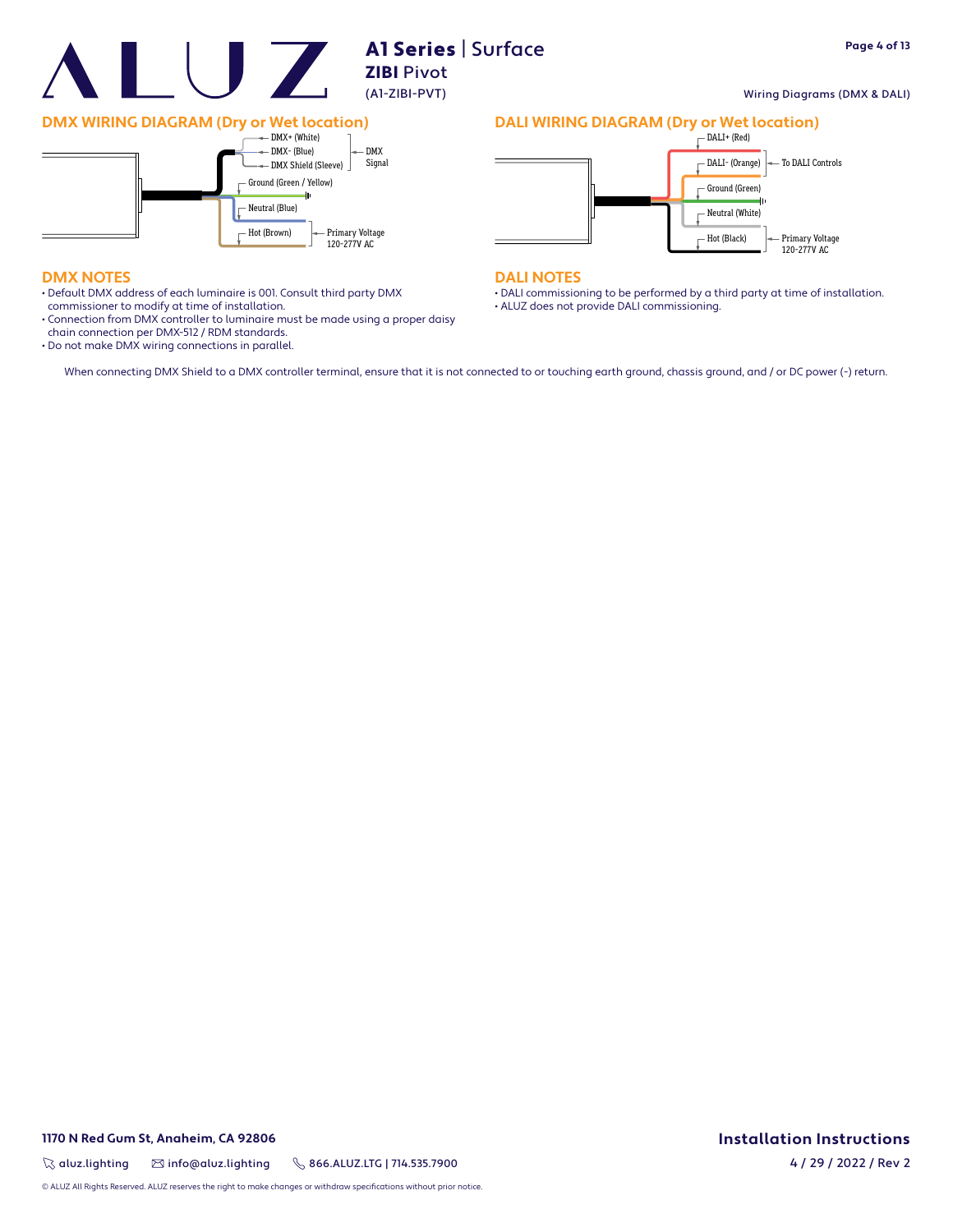- 1 Measure area where luminaire will be installed. Use a laser line to create a reference line along installation area, ensuring consistent alignment of mounting clips. Mark location where each mounting clip will be installed along reference line.
- 2 Use 1 mounting clip every 2', rounded up. Use a minimum of 2 mounting clips per luminaire segment. For vertical applications, create a stopper at the bottom of the run to prevent sliding.
- 3 Use a mounting clip at the junction between two luminaire segments. **Example:** 20' Run.

| $-3"Gap$<br>$L$ Mounting Clip | $\overline{\phantom{a}}$ Junction between luminaire segments |  | $-3"Gap$<br>– Mou |
|-------------------------------|--------------------------------------------------------------|--|-------------------|

- 4 Lay mounting clips along reference line and pre-drill using an appropriate drill bit for surface material and screw size. Typical screw size is 8/32 x 1". **Note:** Allow 1/4" clearance on each side of mounting clip to account for lateral expansion. Only install mounting clips on flat, even surfaces.
- 5 Screw mounting clips to surface, then snap luminaire into mounting clips. Install set screws to each mounting clip, if applicable. Set screws are required for downward facing, outward facing, and vertically mounted applications.



**DRY LOCATION APPLICATIONS WET LOCATION APPLICATIONS**

- 1 Measure area where luminaire will be installed. Use a laser line to create a reference line along installation area, ensuring consistent alignment of mounting clips. Mark location where each mounting clip will be installed along reference line.
- 2 Use 1 mounting clip every 2', rounded up. Use a minimum of 2 mounting clips per luminaire segment. For vertical applications, create a stopper at the bottom of the run to prevent sliding.
- 3 Space mounting clips evenly throughout the run. **Example:** 20' Run.





0° Tilt

2.90"

90° Tilt

Mounting Clips

 $\%$  aluz.lighting  $\%$  info@aluz.lighting  $\%$  866.ALUZ.LTG | 714.535.7900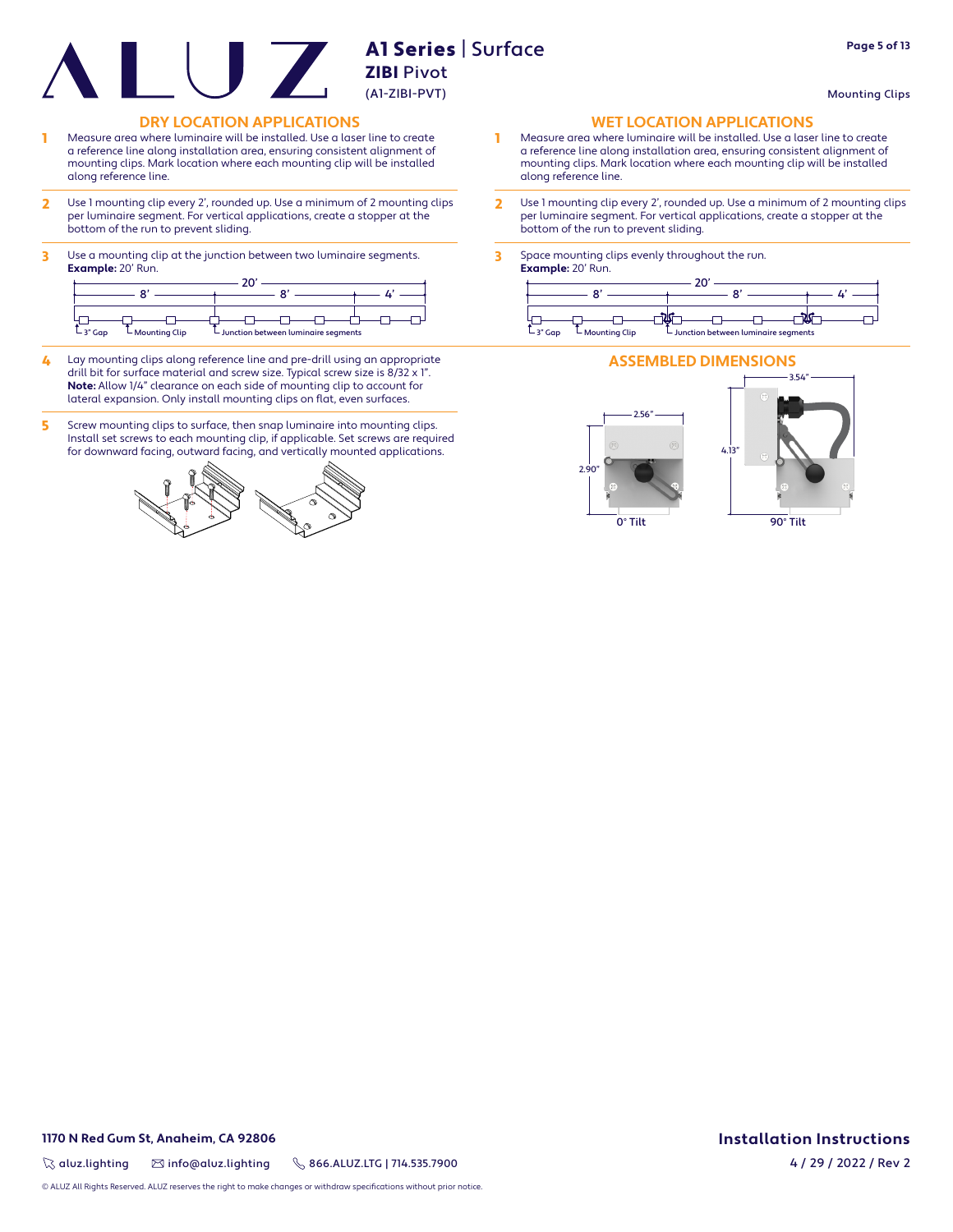- 1 Measure area where luminaire will be installed. Use a laser line to create a reference line along installation area, ensuring consistent alignment of mounting clips. Mark location where each mounting clip will be installed along reference line.
- 2 Use 1 mounting clip every 2', rounded up. Use a minimum of 2 mounting clips per luminaire segment. For vertical applications, create a stopper at the bottom of the run to prevent sliding.
- 3 Space mounting clips evenly throughout the run. **Example:** 20' Run.



4 Insert stakes into ground until entire tapered portion is submerged. **Note:** The ground must be able to support the weight of the luminaires.



**Page 6 of 13**

#### Stake Mounting Clip

- 5 Ensure each stake is secured in place, then snap luminaires into mounting clips.
- 6 If applicable, connect disconnects between luminaires. Slide shrink tube over connectors and apply heat. The shrink tube will shrink down, sealing the connectors. Apply silicone around sealed connectors for a stronger seal.



**1170 N Red Gum St, Anaheim, CA 92806 Installation Instructions**

 $\%$  aluz.lighting  $\%$  info@aluz.lighting  $\%$  866.ALUZ.LTG | 714.535.7900

© ALUZ All Rights Reserved. ALUZ reserves the right to make changes or withdraw specifications without prior notice.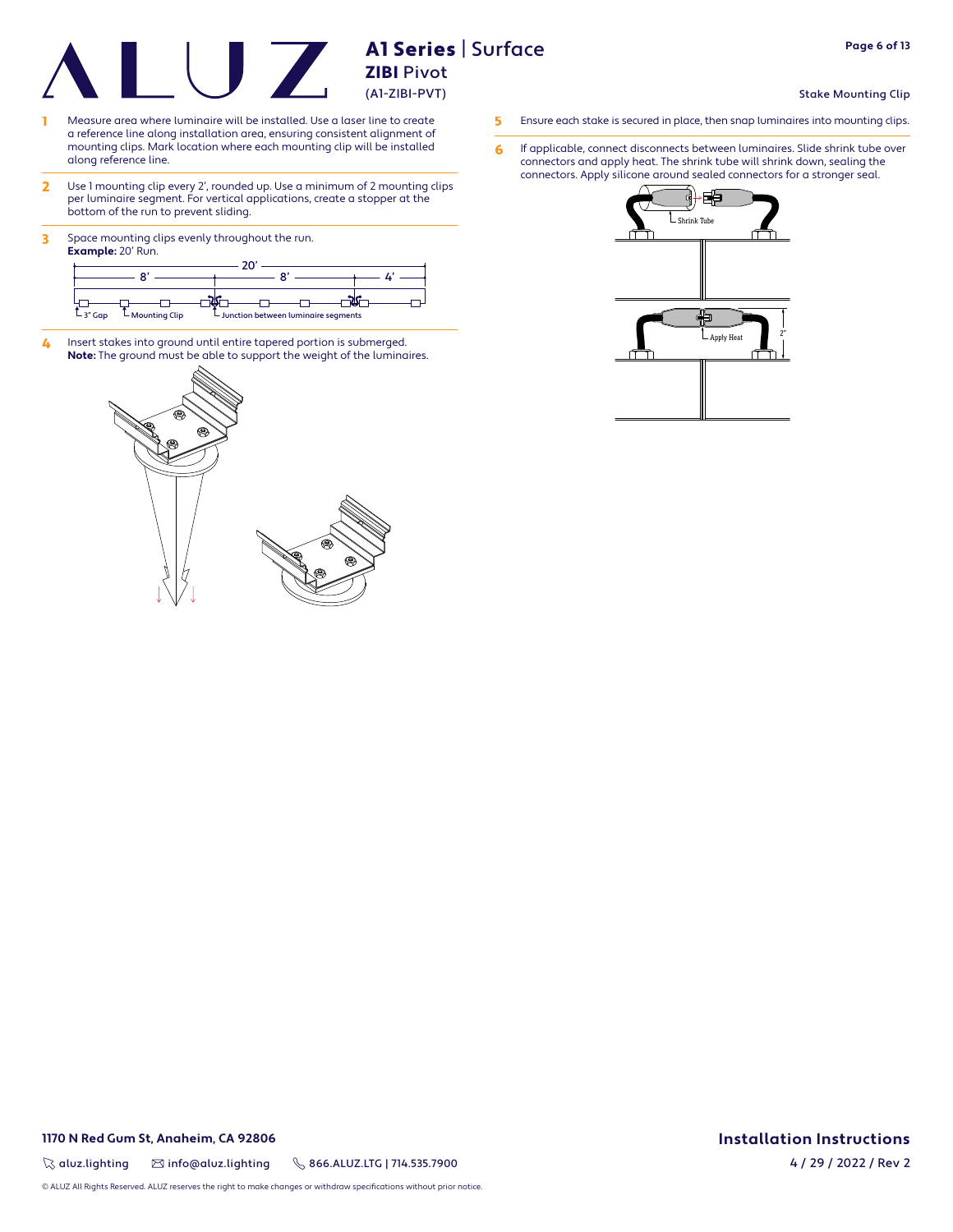- Measure area where luminaire will be installed. Use a laser line to create a reference along installation area, ensuring accurate placement of mounting clips. Mark location where each mounting clip will be installed along reference line.
- 2 The number of required mounting clips differs for dry and wet location products. Verify number of mounting clips is appropriate for installation environment before beginning installation. Do not install luminaires with inadequate number of mounting clips. Refer to the Mounting Clips page for additional information.
- 3 Lay mounting clips along reference line and pre-drill surface using an appropriate drill bit for surface and screw size. **Recommendation:** 8/32 x 1" Screw.

**Note:** Allow 1/4" clearance for lateral expansion of assembled mounting clips. Only install mounting clips on flat, even surfaces.

4 If applicable, connect disconnects between luminaire segments. Slide shrink tube over connectors and apply heat. The shrink tube will shrink down, sealing the connectors. Apply silicone around sealed connectors for a stronger seal.

**Note:** Only use a heat gun to apply heat to shrink tubes. Do not use an open flame such as a lighter or gas torch.



5 Screw MC-1 mounting clips to surface, then snap luminaire into mounting clips. Install set screws if required. Set screws are required for downward and outward facing applications.



- **6** Perform a continuity test before connecting luminaire to power source. Refer to Troubleshooting & Continuity Test page for additional information.
- 7 Verify wiring diagram, then connect luminaire to power source.

Mounting

 $\%$  aluz.lighting  $\%$  info@aluz.lighting  $\%$  866.ALUZ.LTG | 714.535.7900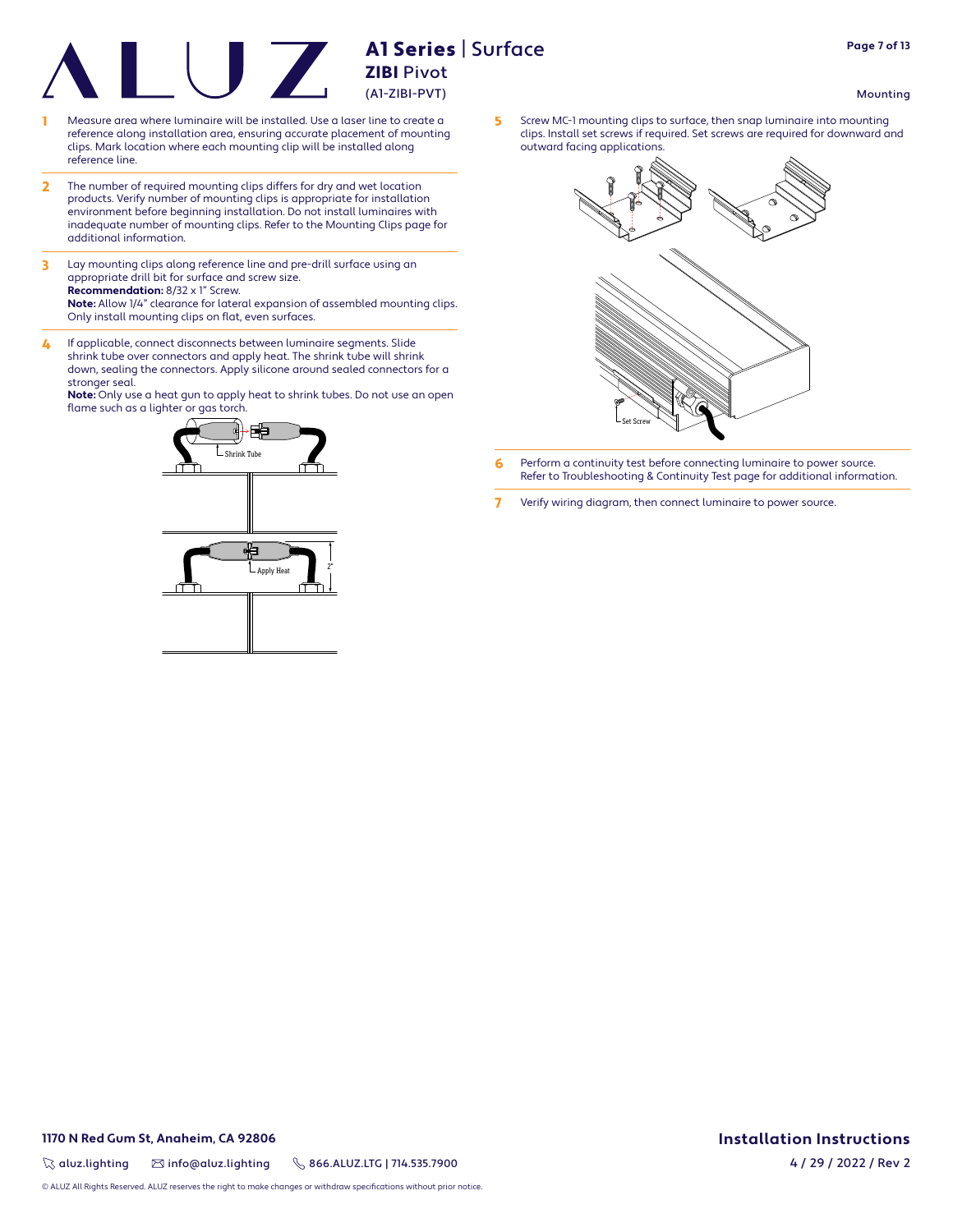- 1 Measure area where luminaire will be installed. Use a laser line to create a reference line along installation area, ensuring consistent alignment of mounting arms. Mark location where each mounting arm will be installed along reference line.
- 2 Determine number of mounting arms needed. Use a minimum of 2 mounting arms per luminaire. Mount arms 6" from center of mounting plate to the end of luminaire.

**Note:** Refer to Spacing Diagrams on next page.

3 Mark location where mounting arms will be installed. Screw arm base to surface using countersink screws of appropriate type and length for surface.



4 Secure luminaire to mounting arms by snapping luminaire into mounting clips, then install set screws to secure luminaire to clips. Ensure luminaire is secured in place and spacing is accurate according to the Spacing Diagrams.



5 Loosen set screw until the mounting plate can move freely. Turn the mounting plate until desired angle is achieved, then mate the locking bump with locking hole. Tighten set screw until mounting plate is secured in place. **Note:** Refer to Angle Increments diagram next page.





**ASSEMBLED DIMENSIONS**



## **SPACING DIAGRAMS** Example: 4' Run







#### **1170 N Red Gum St, Anaheim, CA 92806 Installation Instructions**

 $\%$  aluz.lighting  $\%$  info@aluz.lighting  $\%$  866.ALUZ.LTG | 714.535.7900

© ALUZ All Rights Reserved. ALUZ reserves the right to make changes or withdraw specifications without prior notice.

4 / 29 / 2022 / Rev 2

Bottom Mount Adjustable Arm (A1-ZIBI-PVT-AA-BM-X)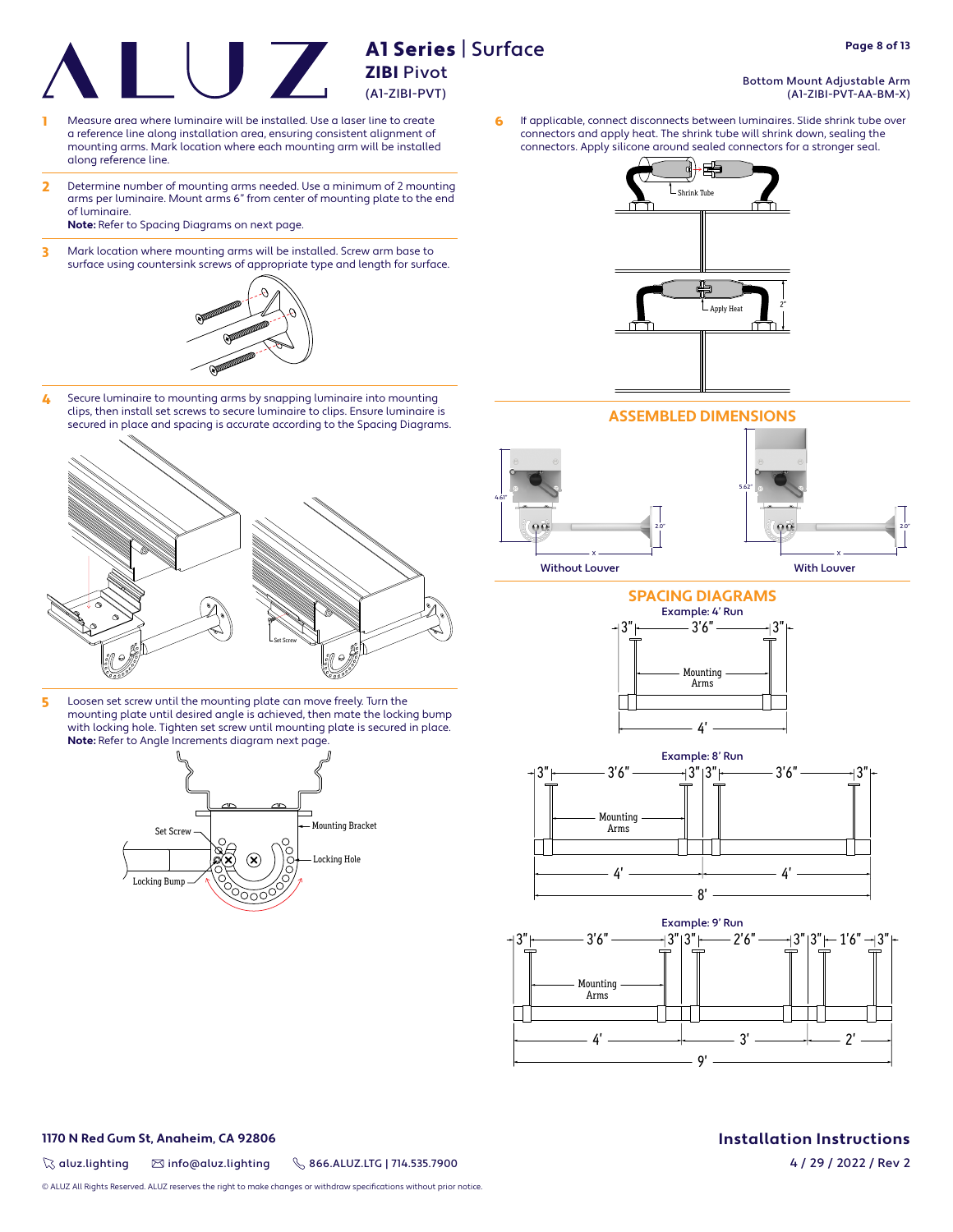- 1 Measure area where luminaire will be installed. Use a laser line to create a reference line along installation area, ensuring consistent alignment of mounting arms. Mark location where each mounting arm will be installed along reference line.
- 2 Determine number of mounting arms needed. Use a minimum of 2 mounting arms per luminaire. Mount arms 6" from center of mounting plate to the end of luminaire.
	- **Note:** Refer to Spacing Diagrams on next page.
- 3 Mark location where mounting arms will be installed. Screw arm base to surface using countersink screws of appropriate type and length for surface.



4 Secure luminaire to mounting arms by snapping luminaire into mounting clips, then install set screws to secure luminaire to clips. Ensure luminaire is secured in place and spacing is accurate according to the Spacing Diagrams.



5 Loosen set screw until the mounting plate can move freely. Turn the mounting plate until desired angle is achieved, then mate the locking bump with locking hole. Tighten set screw until mounting plate is secured in place. **Note:** Refer to Angle Increments diagram next page.



 $\%$  aluz.lighting  $\%$  info@aluz.lighting  $\%$  866.ALUZ.LTG | 714.535.7900

© ALUZ All Rights Reserved. ALUZ reserves the right to make changes or withdraw specifications without prior notice.

#### Side Mount Adjustable Arm (A1-ZIBI-PVT-AA-SM-X)

6 If applicable, connect disconnects between luminaires. Slide shrink tube over connectors and apply heat. The shrink tube will shrink down, sealing the connectors. Apply silicone around sealed connectors for a stronger seal.



**ASSEMBLED DIMENSIONS**



**SPACING DIAGRAMS**  $4'$ - 3'6" -Mounting Arms Example: 4' Run





# **1170 N Red Gum St, Anaheim, CA 92806 Installation Instructions**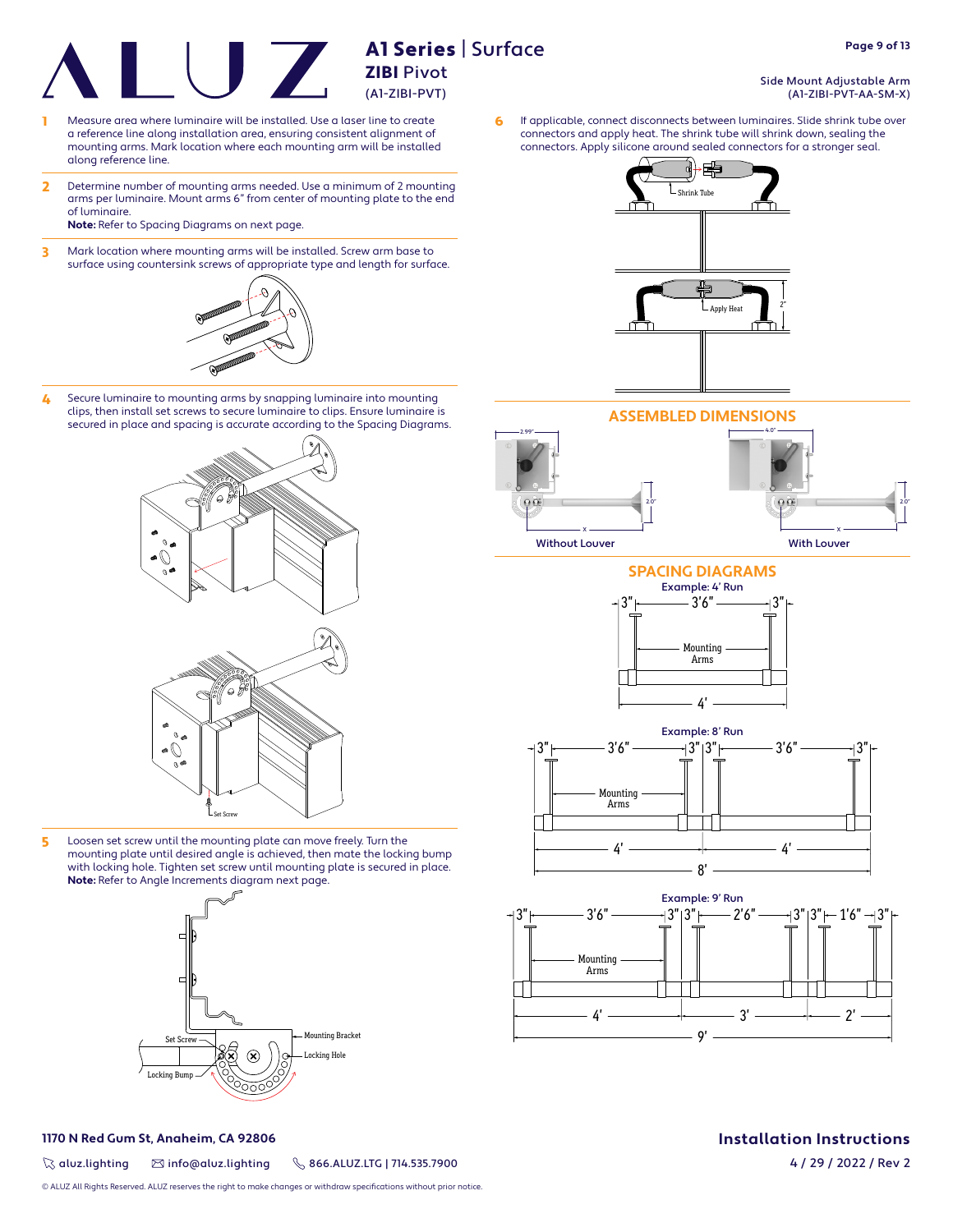- 1 Determine number of louvers needed. Louvers are available in 1' increments. Specify total length of reflectors needed.
- 2 Position louvers on luminaires.



3 Install 3 set screws on each louver to secure in place. Do not over-tighten set screws



- 몸 Shrink Apply He
- 5 Mount luminaires at least 12" away from the wall.



 $\%$  aluz.lighting  $\%$  info@aluz.lighting  $\%$  866.ALUZ.LTG | 714.535.7900

© ALUZ All Rights Reserved. ALUZ reserves the right to make changes or withdraw specifications without prior notice.

#### Louver (A1-ZIBI-PVT-LVR)

4 If applicable, connect disconnects between luminaires. Slide shrink tube over connectors and apply heat. The shrink tube will shrink down, sealing the connectors. Apply silicone around sealed connectors for a stronger seal.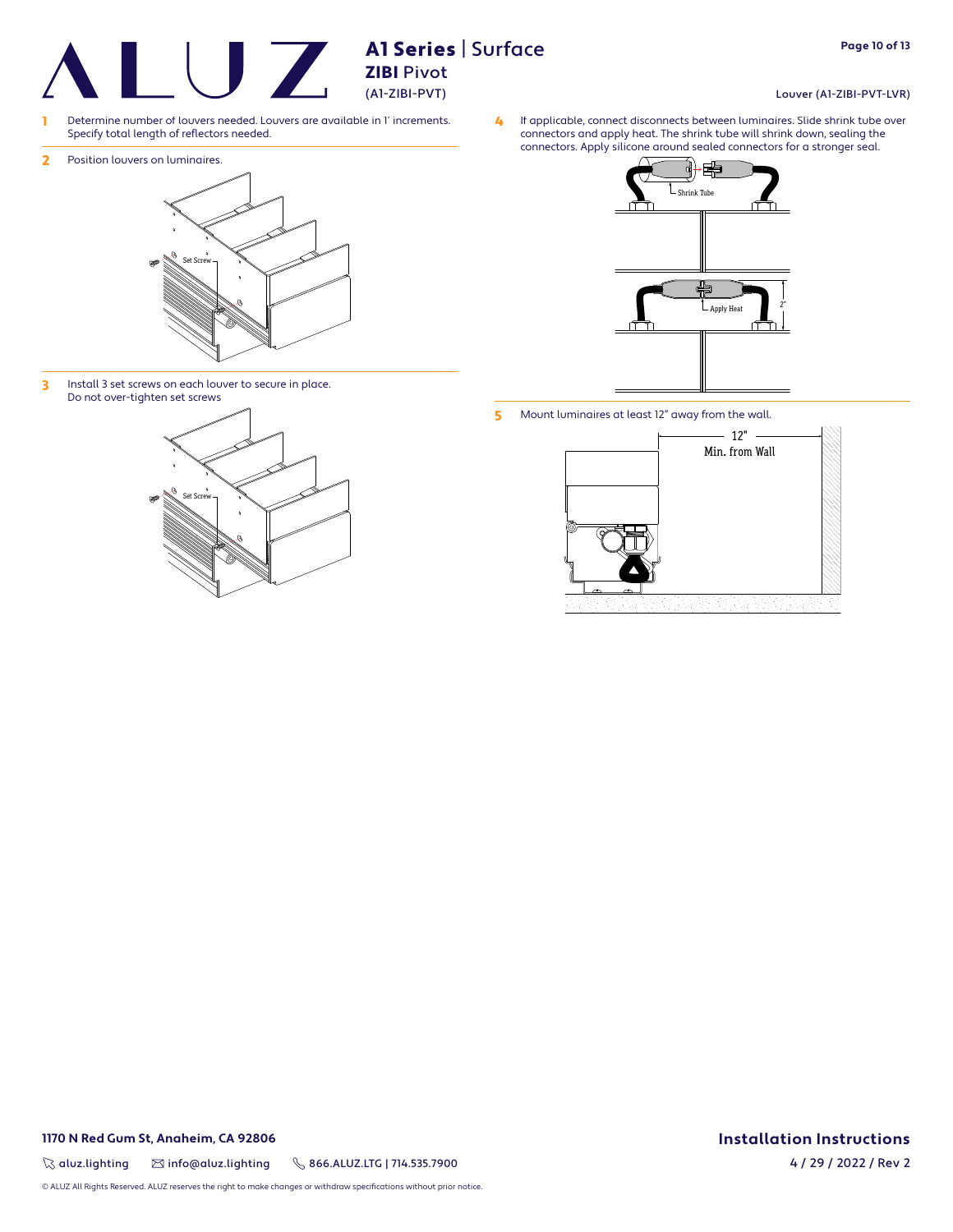## ZIBI Pivot (A1-ZIBI-PVT)

A1 Series | Surface

- 1 Determine number of reflectors needed. Reflectors are available in 1', 2', 3', or 4' increments. Specify total length of reflectors needed.
- 2 Position reflectors on luminaires.



3 Install 3 set screws on each reflector to secure in place. Do not over-tighten set screws





5 Mount luminaires at least 12" away from the wall.



#### **1170 N Red Gum St, Anaheim, CA 92806 Installation Instructions**

 $\%$  aluz.lighting  $\%$  info@aluz.lighting  $\%$  866.ALUZ.LTG | 714.535.7900

© ALUZ All Rights Reserved. ALUZ reserves the right to make changes or withdraw specifications without prior notice.

#### Reflector (A1-ZIBI-PVT-RE1)

4 If applicable, connect disconnects between luminaires. Slide shrink tube over connectors and apply heat. The shrink tube will shrink down, sealing the connectors. Apply silicone around sealed connectors for a stronger seal.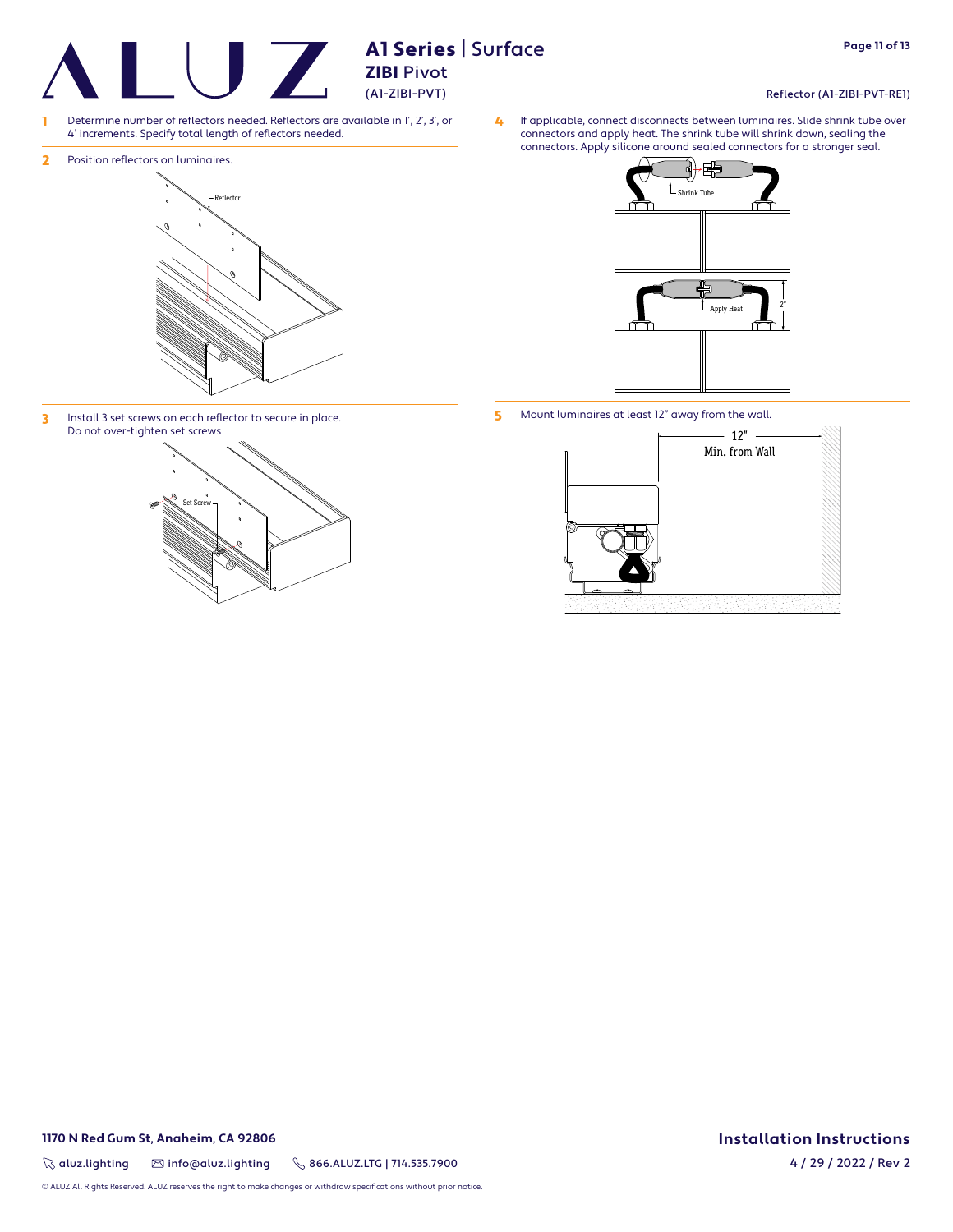

# Al Series | Surface **Example 18 AT Series** (A1-ZIBI-PVT)

#### Operating the Pivot Function

1 Slightly unscrew Pivot Lock Knobs on both ends of luminaire until Pivot Lock Bar and Upper Extrusion are able to move freely. Do not remove Pivot Lock Knob.



2 Adjust angle as desired. **Tip:** Use an angle finder or sliding bevel to ensure accuracy of angles.



3 Turn the Pivot Lock Knob until tight against Pivot Lock Bar. Repeat on other end of luminaire. Do not overtighten Pivot Lock Knob.





#### **1170 N Red Gum St, Anaheim, CA 92806 Installation Instructions**

 $\%$  aluz.lighting  $\%$  info@aluz.lighting  $\%$  866.ALUZ.LTG | 714.535.7900

4 / 29 / 2022 / Rev 2

© ALUZ All Rights Reserved. ALUZ reserves the right to make changes or withdraw specifications without prior notice.